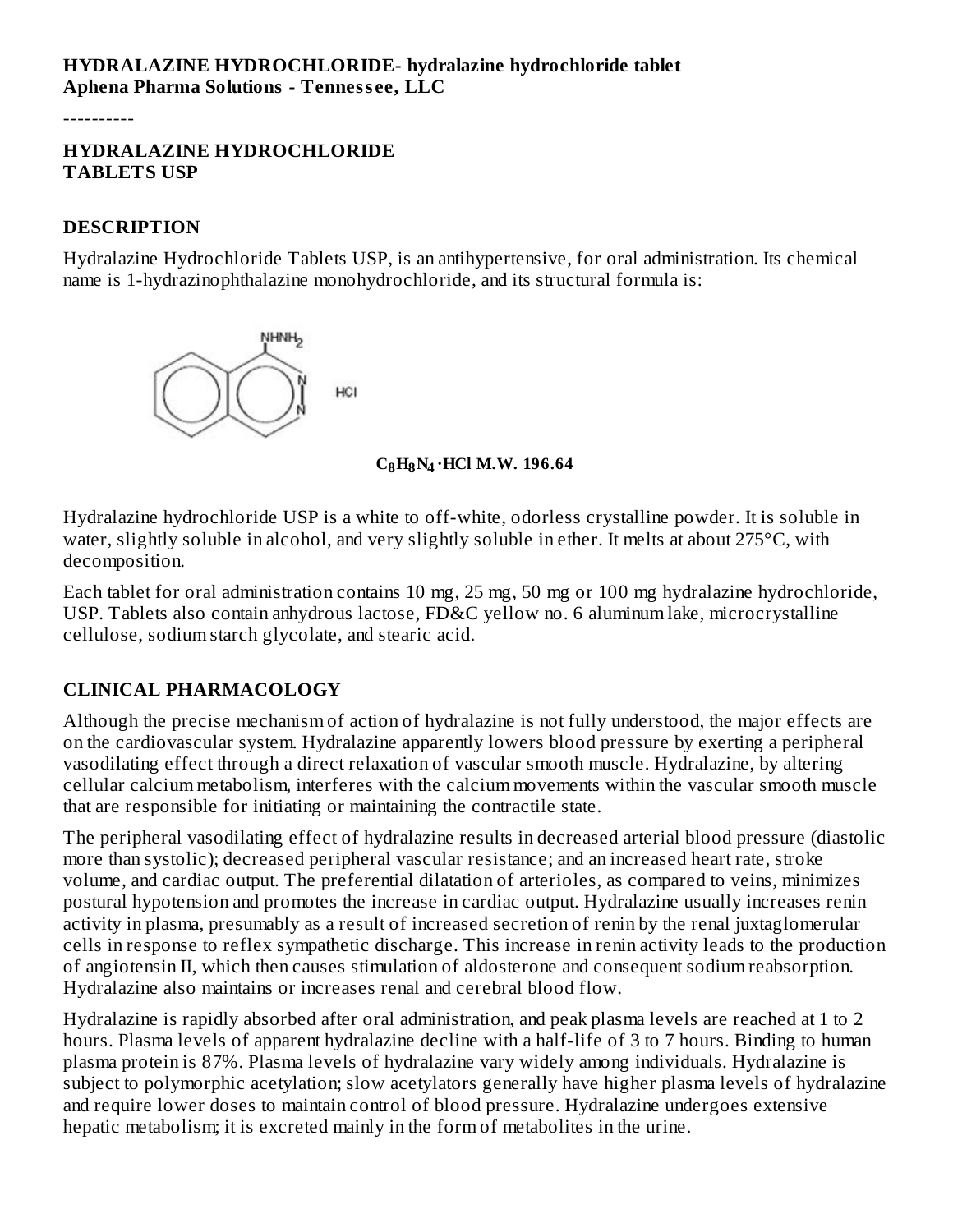## **INDICATIONS AND USAGE**

Essential hypertension, alone or as an adjunct.

## **CONTRAINDICATIONS**

Hypersensitivity to hydralazine; coronary artery disease; mitral valvular rheumatic heart disease.

### **WARNINGS**

In a few patients hydralazine may produce a clinical picture simulating systemic lupus erythematosus including glomerulonephritis. In such patients hydralazine should be discontinued unless the benefit-torisk determination requires continued antihypertensive therapy with this drug. Symptoms and signs usually regress when the drug is discontinued but residua have been detected many years later. Longterm treatment with steroids may be necessary. (See **PRECAUTIONS, Laboratory Tests**.)

## **PRECAUTIONS**

## **General**

Myocardial stimulation produced by hydralazine can cause anginal attacks and ECG changes of myocardial ischemia. The drug has been implicated in the production of myocardial infarction. It must, therefore, be used with caution in patients with suspected coronary artery disease.

The "hyperdynamic" circulation caused by hydralazine may accentuate specific cardiovascular inadequacies. For example, hydralazine may increase pulmonary artery pressure in patients with mitral valvular disease. The drug may reduce the pressor responses to epinephrine. Postural hypotension may result from hydralazine but is less common than with ganglionic blocking agents. It should be used with caution in patients with cerebral vascular accidents.

In hypertensive patients with normal kidneys who are treated with hydralazine, there is evidence of increased renal blood flow and a maintenance of glomerular filtration rate. In some instances where control values were below normal, improved renal function has been noted after administration of hydralazine. However, as with any antihypertensive agent, hydralazine should be used with caution in patients with advanced renal damage.

Peripheral neuritis, evidenced by paresthesia, numbness, and tingling, has been observed. Published evidence suggests an antipyridoxine effect, and that pyridoxine should be added to the regimen if symptoms develop.

#### **Information for Patients**

Patients should be informed of possible side effects and advised to take the medication regularly and continuously as directed.

# **Laboratory Tests**

Complete blood counts and antinuclear antibody titer determinations are indicated before and periodically during prolonged therapy with hydralazine even though the patient is asymptomatic. These studies are also indicated if the patient develops arthralgia, fever, chest pain, continued malaise, or other unexplained signs or symptoms.

A positive antinuclear antibody titer requires that the physician carefully weigh the implications of the test results against the benefits to be derived from antihypertensive therapy with hydralazine.

Blood dyscrasias, consisting of reduction in hemoglobin and red cell count, leukopenia, agranulocytosis, and purpura, have been reported. If such abnormalities develop, therapy should be discontinued.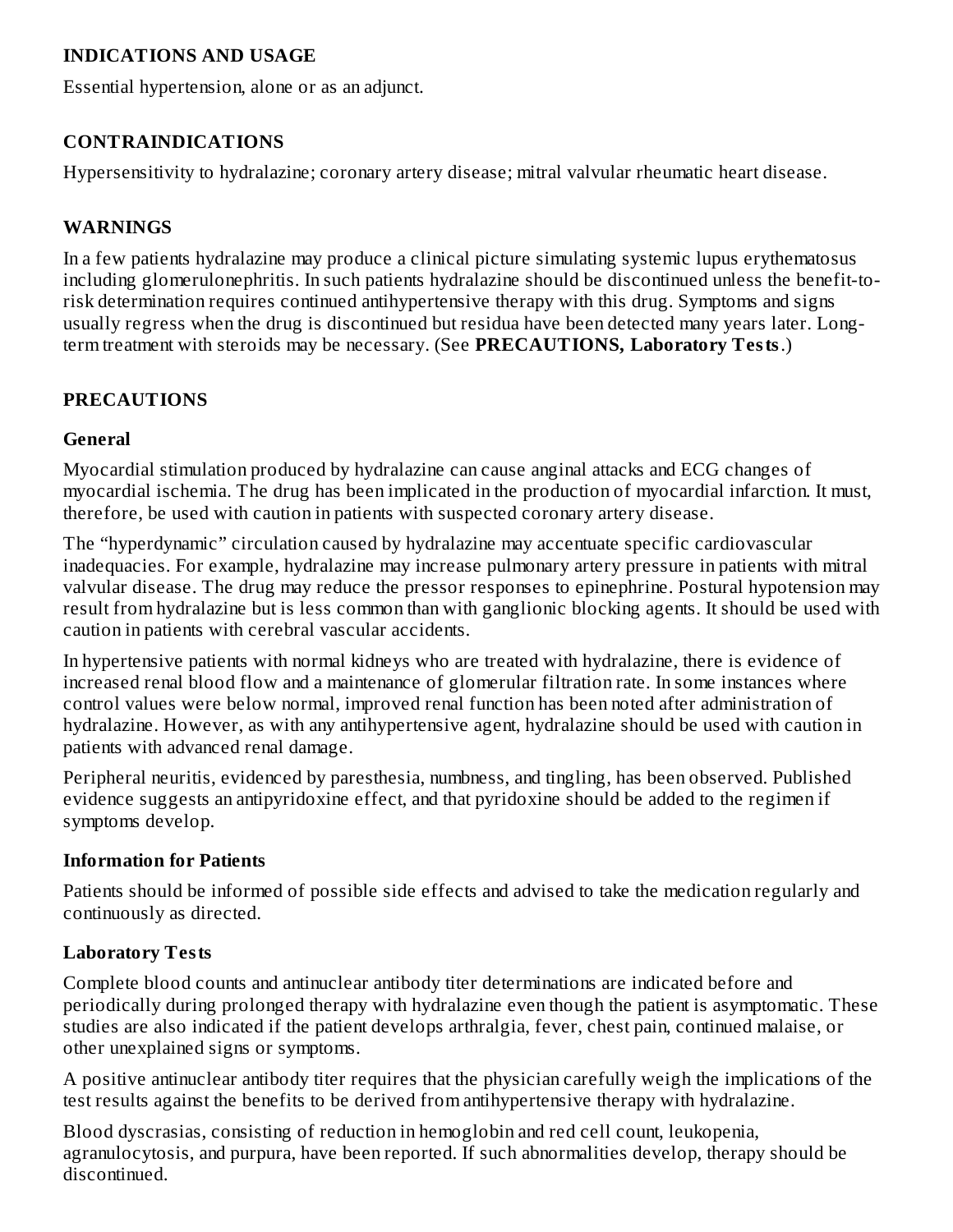# **Drug/Drug Interactions**

MAO inhibitors should be used with caution in patients receiving hydralazine.

When other potent parenteral antihypertensive drugs, such as diazoxide, are used in combination with hydralazine, patients should be continuously observed for several hours for any excessive fall in blood pressure. Profound hypotensive episodes may occur when diazoxide injection and hydralazine are used concomitantly.

### **Drug/Food Interactions**

Administration of hydralazine with food results in higher plasma levels.

#### **Carcinogenesis, Mutagenesis, Impairment of Fertility**

In a lifetime study in Swiss albino mice, there was a statistically significant increase in the incidence of lung tumors (adenomas and adenocarcinomas) of both male and female mice given hydralazine continuously in their drinking water at a dosage of about 250 mg/kg per day (about 80 times the maximum recommended human dose). In a 2-year carcinogenicity study of rats given hydralazine by gavage at dose levels of 15, 30, and 60 mg/kg/day (approximately 5 to 20 times the recommended human daily dosage), microscopic examination of the liver revealed a small, but statistically significant, increase in benign neoplastic nodules in male and female rats from the high-dose group and in female rats from the intermediate-dose group. Benign interstitial cell tumors of the testes were also significantly increased in male rats from the high-dose group. The tumors observed are common in aged rats and a significantly increased incidence was not observed until 18 months of treatment. Hydralazine was shown to be mutagenic in bacterial systems (Gene Mutation and DNA Repair) and in one of two rats and one rabbit hepatocyte *in vitro* DNA repair studies. Additional *in vivo* and *in vitro* studies using lymphoma cells, germinal cells, and fibroblasts from mice, bone marrow cells from Chinese hamsters and fibroblasts from human cell lines did not demonstrate any mutagenic potential for hydralazine.

The extent to which these findings indicate a risk to man is uncertain. While long-term clinical observation has not suggested that human cancer is associated with hydralazine use, epidemiologic studies have so far been insufficient to arrive at any conclusions.

#### **Pregancy**

Teratogenic Effects

#### *Pregnancy Category C*

Animal studies indicate that hydralazine is teratogenic in mice at 20 to 30 times the maximum daily human dose of 200 to 300 mg and possibly in rabbits at 10 to 15 times the maximum daily human dose, but that it is nonteratogenic in rats. Teratogenic effects observed were cleft palate and malformations of facial and cranial bones.

There are no adequate and well-controlled studies in pregnant women. Although clinical experience does not include any positive evidence of adverse effects on the human fetus, hydralazine should be used during pregnancy only if the expected benefit justifies the potential risk to the fetus.

#### **Nursing Mothers**

Hydralazine has been shown to be excreted in breast milk.

#### **Pediatric Us e**

Safety and effectiveness in pediatric patients have not been established in controlled clinical trials, although there is experience with the use of hydralazine in pediatric patients. The usual recommended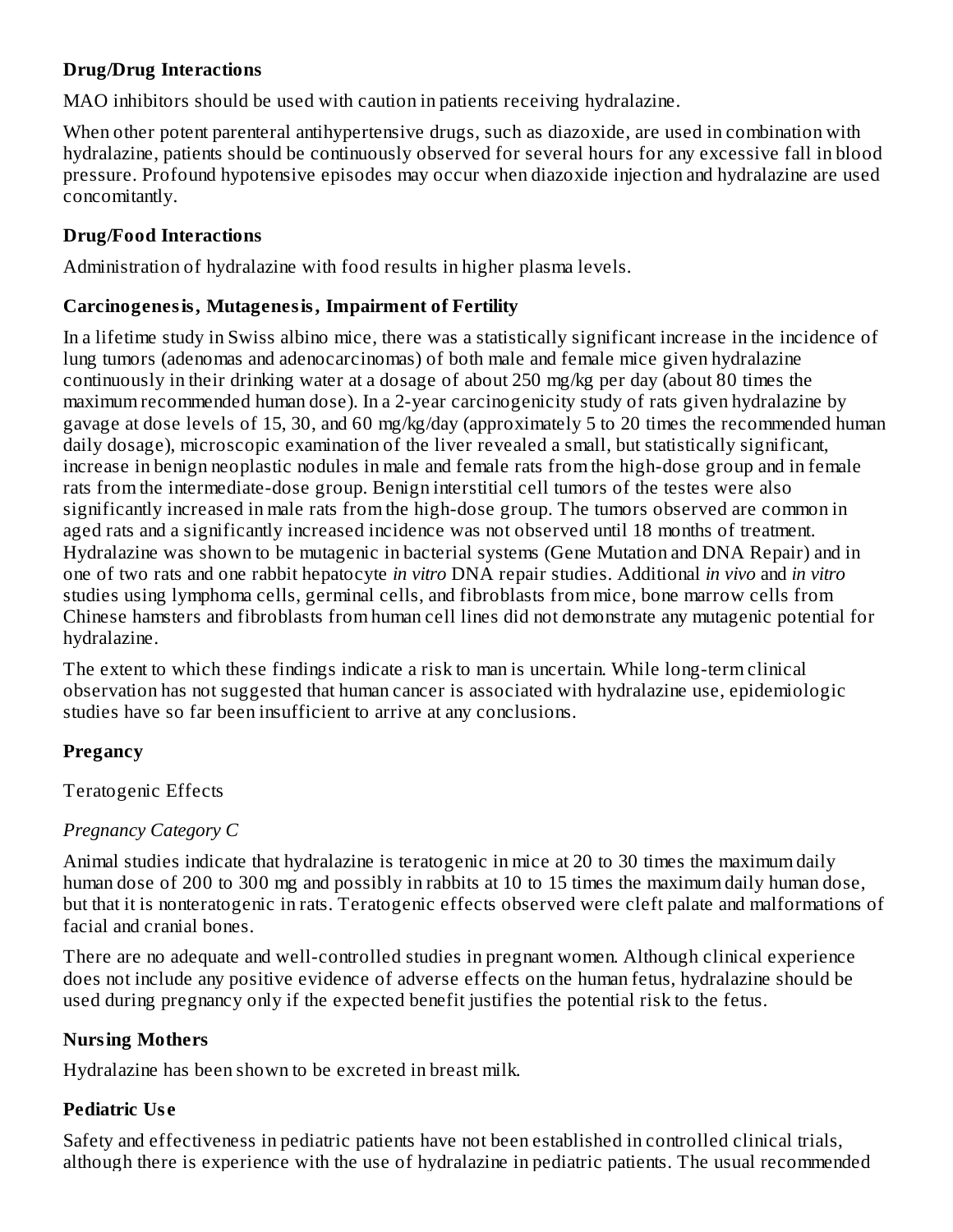oral starting dosage is 0.75 mg/kg of body weight daily in four divided doses. Dosage may be increased gradually over the next 3 to 4 weeks to a maximum of 7.5 mg/kg or 200 mg daily.

# **ADVERSE REACTIONS**

Adverse reactions with hydralazine are usually reversible when dosage is reduced. However, in some cases it may be necessary to discontinue the drug. The following adverse reactions have been observed, but there has not been enough systematic collection of data to support an estimate of their frequency.

### **Common**

headache, anorexia, nausea, vomiting, diarrhea, palpitations, tachycardia, angina pectoris.

## **Less Frequent**

## *Digestive*

constipation, paralytic ileus.

## *Cardiovascular*

hypotension, paradoxical pressor response, edema.

## *Respiratory*

dyspnea.

#### *Neurologic*

peripheral neuritis, evidenced by paresthesia, numbness, and tingling; dizziness; tremors; muscle cramps; psychotic reactions characterized by depression, disorientation, or anxiety.

### *Genitourinary*

difficulty in urination.

#### *Hematologic*

blood dyscrasias, consisting of reduction in hemoglobin and red cell count, leukopenia, agranulocytosis, purpura; lymphadenopathy; splenomegaly.

#### *Hypersensitive Reactions*

rash, urticaria, pruritus, fever, chills, arthralgia, eosinophilia, and rarely, hepatitis.

# *Other*

nasal congestion, flushing, lacrimation, conjunctivitis.

# **OVERDOSAGE**

# **Acute Toxicity**

No deaths due to acute poisoning have been reported. Highest known dose survived: adults, 10 g orally.

Oral  $LD_{50}$  in rats: 173 and 187 mg/kg.

# **Signs and Symptoms**

Signs and symptoms of overdosage include hypotension, tachycardia, headache, and generalized skin flushing.

Complications can include myocardial ischemia and subsequent myocardial infarction, cardiac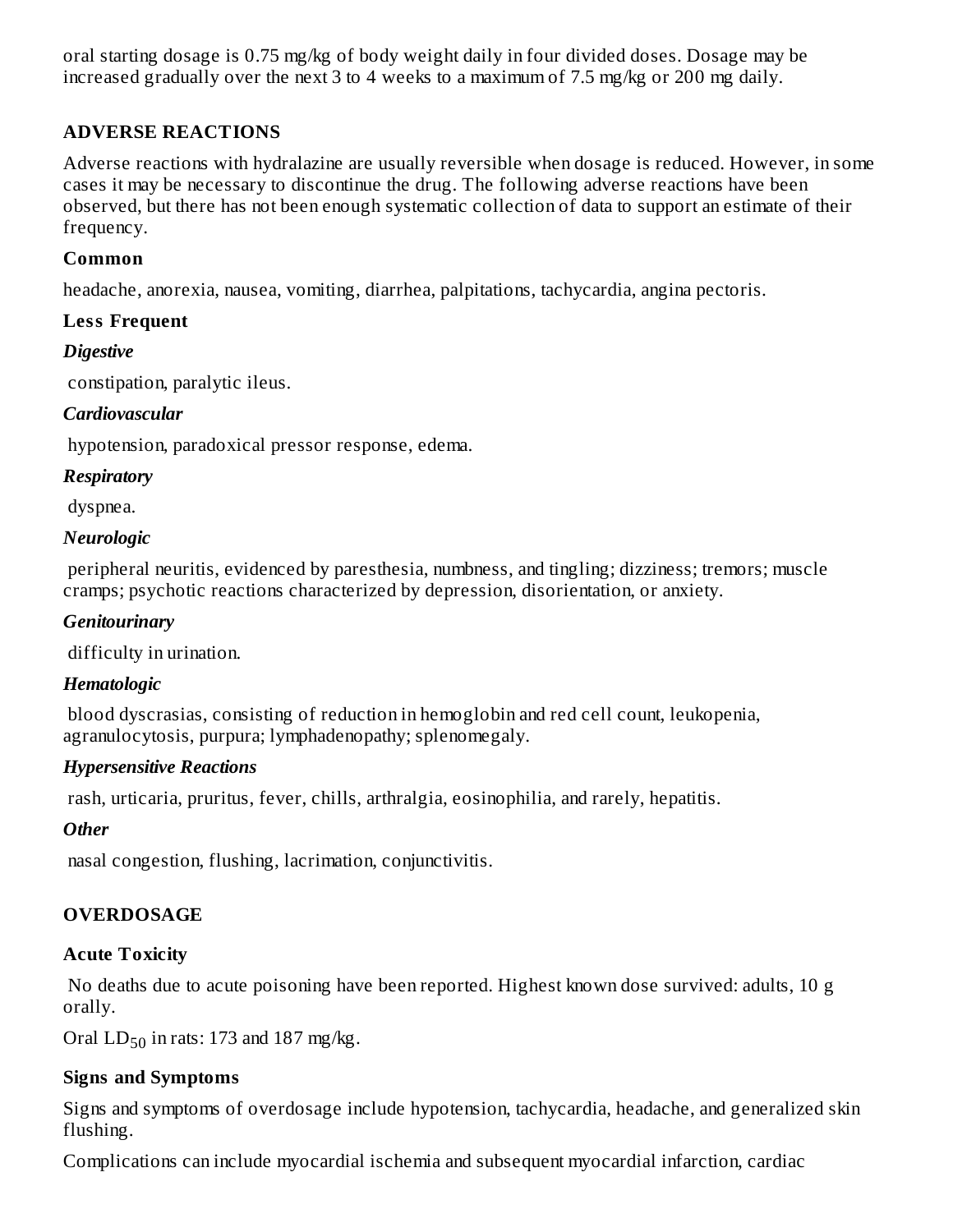arrhythmia, and profound shock.

## **Treatment**

There is no specific antidote.

The gastric contents should be evacuated, taking adequate precautions against aspiration and for protection of the airway. An activated charcoal slurry may be instilled if conditions permit. These manipulations may have to be omitted or carried out after cardiovascular status has been stabilized, since they might precipitate cardiac arrhythmias or increase the depth of shock.

Support of the cardiovascular system is of primary importance. Shock should be treated with plasma expanders. If possible, vasopressors should not be given, but if a vasopressor is required, care should be taken not to precipitate or aggravate cardiac arrhythmia.

Tachycardia responds to beta blockers. Digitalization may be necessary, and renal function should be monitored and supported as required.

No experience has been reported with extracorporeal or peritoneal dialysis.

# **DOSAGE AND ADMINISTRATION**

Initiate therapy in gradually increasing dosages; adjust according to individual response. Start with 10 mg four times daily for the first 2 to 4 days, increase to 25 mg four times daily for the balance of the first week. For the second and subsequent weeks, increase dosage to 50 mg four times daily. For maintenance, adjust dosage to the lowest effective levels.

The incidence of toxic reactions, particularly the L.E. cell syndrome, is high in the group of patients receiving large doses of hydralazine hydrochloride tablets.

In a few resistant patients, up to 300 mg of hydralazine hydrochloride tablets daily may be required for a significant antihypertensive effect. In such cases, a lower dosage of hydralazine hydrochloride tablets combined with a thiazide and/or reserpine or a beta blocker may be considered. However, when combining therapy, individual titration is essential to ensure the lowest possible therapeutic dose of each drug.

# **HOW SUPPLIED**

Hydralazine Hydrochloride Tablets USP are available as:

| $10 \text{ mg}$ | Orange, round, convex, unscored tablets,<br>debossed with "PLIVA 398" on one side<br>and plain on the other side. Available in<br>bottles of $100$ and $1000$ .    |
|-----------------|--------------------------------------------------------------------------------------------------------------------------------------------------------------------|
|                 | 25 mg   Orange, round, convex, unscored tablets,<br>debossed with "PLIVA 327" on one side<br>and plain on the other side. Available in<br>bottles of 100 and 1000. |
|                 | 50 mg   Orange, round, convex, unscored tablets,<br>debossed with "PLIVA 328" on one side<br>and plain on the other side. Available in<br>bottles of 100 and 1000. |
| 100             | Orange, round, convex, unscored tablets,                                                                                                                           |
| mg              | debossed with "PLIVA 397" on one side<br>and plain on the other side. Available in<br>bottles of 100.                                                              |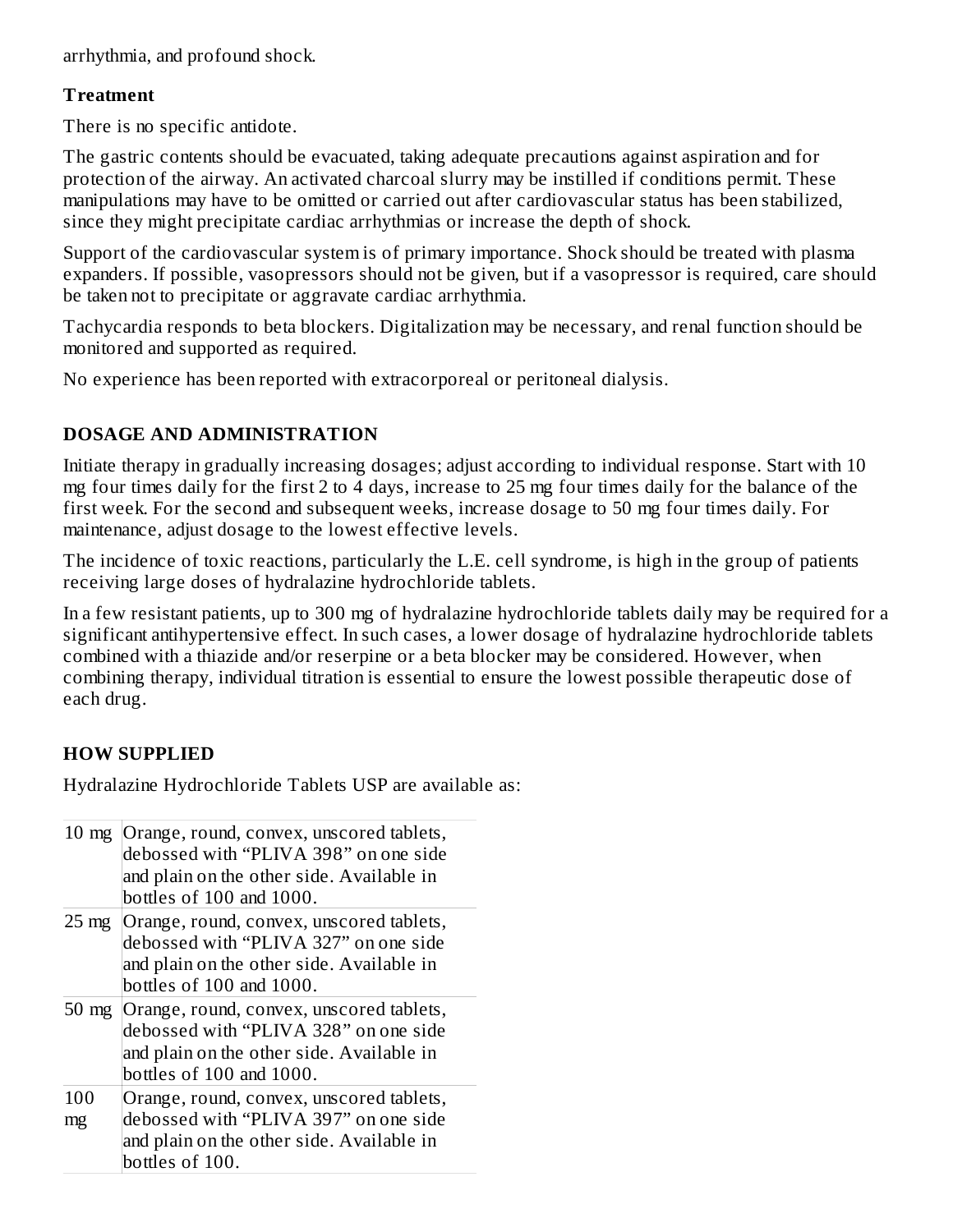Store at 20° to 25°C (68° to 77°F) [See USP Controlled Room Temperature].

Dispense in a tight, light-resistant container as defined in the USP, with a child-resistant closure (as required).

KEEP THIS AND ALL MEDICATIONS OUT OF THE REACH OF CHILDREN.

Manufactured In Czech Republic By:

# **TEVA CZECH INDUSTRIES s.r.o.**

Opava-Komarov, Czech Republic

Manufactured For:

# **TEVA PHARMACEUTICALS USA**

Sellersville, PA 18960

Rev. E 11/2012

## **Repackaging Information**

Please reference the *How Supplied* section listed above for a description of individual tablets. This drug product has been received by Aphena Pharma - TN in a manufacturer or distributor packaged configuration and repackaged in full compliance with all applicable cGMP regulations. The package configurations available from Aphena are listed below:

| Count | 100mg        |
|-------|--------------|
| 4200  | 43353-124-05 |

Store between 20°-25°C (68°-77°F). See USP Controlled Room Temperature. Dispense in a tight lightresistant container as defined by USP. Keep this and all drugs out of the reach of children.

Repackaged by:



Cookeville, TN 38506

20160613DH

# **PRINCIPAL DISPLAY PANEL - 100mg**

NDC 43353-124 - **Hydralazine HCl** 100mg - Rx Only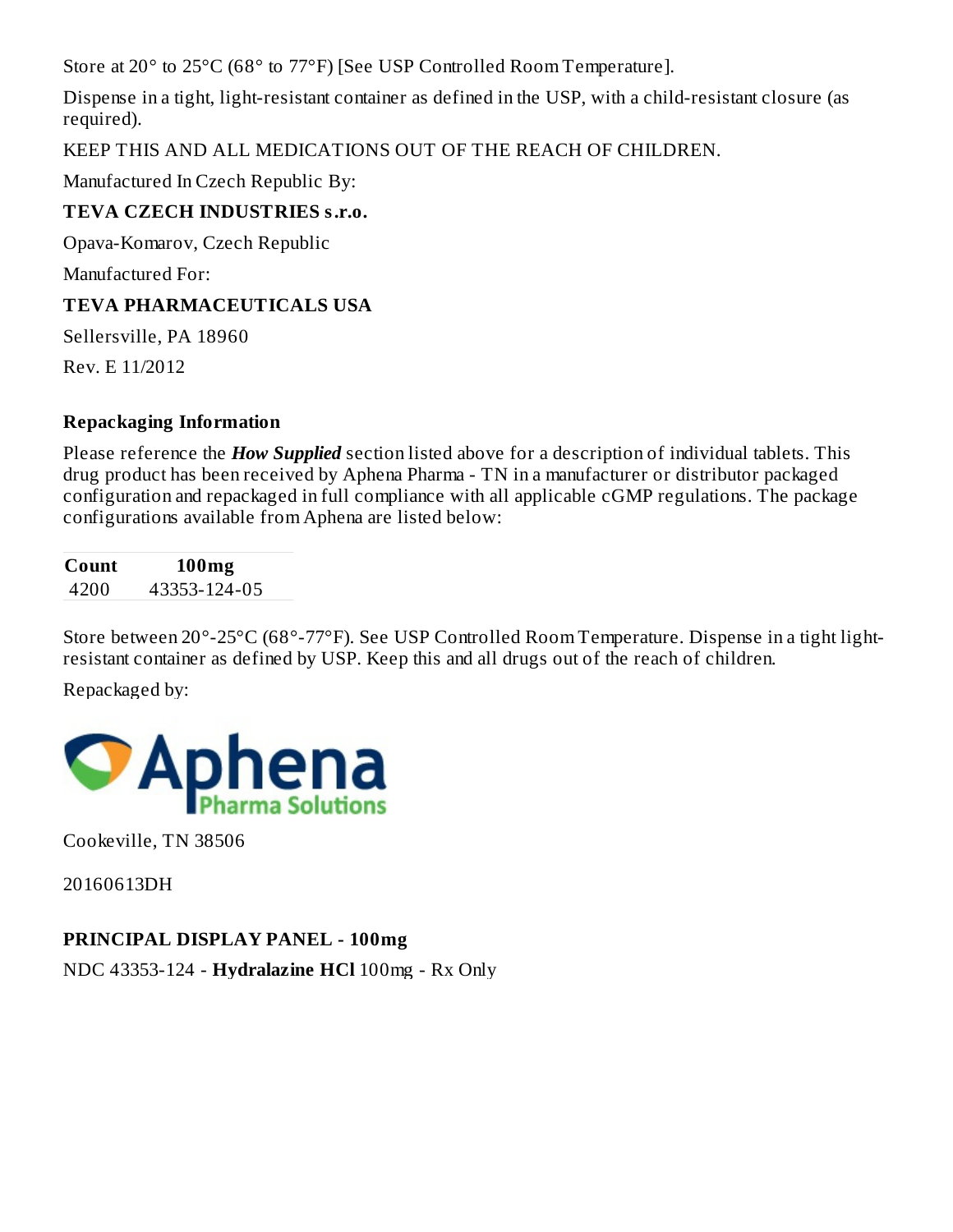

# **HYDRALAZINE HYDROCHLORIDE**

hydralazine hydrochloride tablet

| <b>Product Information</b>             |                         |                    |  |                              |          |  |
|----------------------------------------|-------------------------|--------------------|--|------------------------------|----------|--|
| Product Type                           | HUMAN PRESCRIPTION DRUG | Item Code (Source) |  | NDC:43353-124(NDC:50111-397) |          |  |
| <b>Route of Administration</b>         | ORAL                    |                    |  |                              |          |  |
|                                        |                         |                    |  |                              |          |  |
|                                        |                         |                    |  |                              |          |  |
| <b>Active Ingredient/Active Moiety</b> |                         |                    |  |                              |          |  |
| <b>Ingredient Name</b>                 |                         |                    |  | <b>Basis of Strength</b>     | Strength |  |
|                                        |                         |                    |  |                              |          |  |